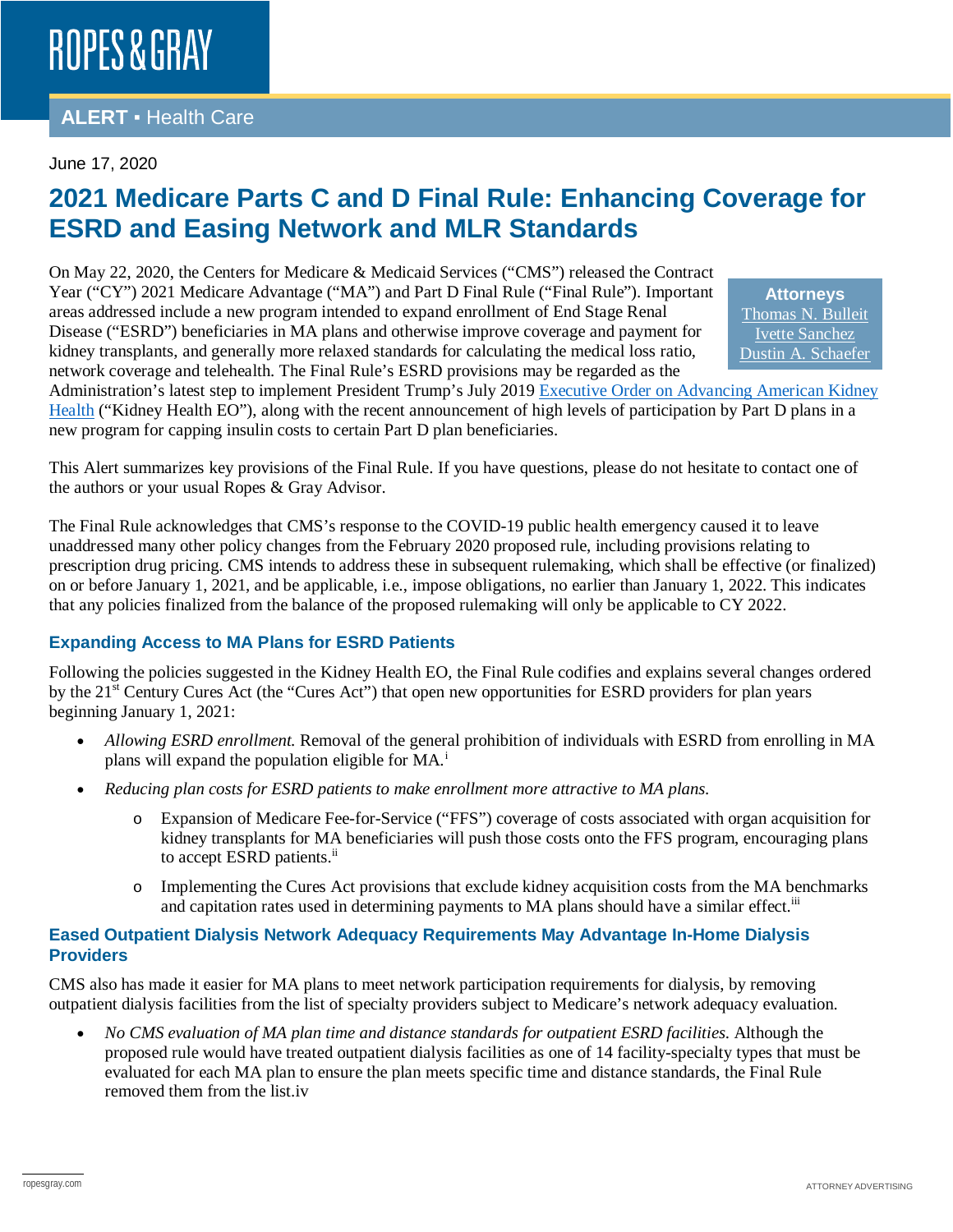### **ALERT** ▪ Page 2

- *Self-attestation of network adequacy by plans to include in-home dialysis.* Instead of assessing whether an MA plan has contracted with an adequate number of outpatient dialysis facilities, CMS will now only require MA plans to self-attest that they have an adequate network for providing dialysis services, including access to inhome dialysis.<sup>v</sup>
- *Improved leverage for in-home dialysis providers.* The reduced level of scrutiny could disadvantage outpatient dialysis providers' bargaining power when negotiating with MA plans, and improve the leverage of in-home dialysis providers, which seems to be in line with CMS's stated position that "home-based dialysis may offer advantages over in-center hemodialysis."vi

#### **Relationship to Other Kidney Care Initiatives**

Stakeholders will also note that these ESRD changes follow other favorable treatment of the Administration's Kidney Care Initiative.

- *Comprehensive end-stage renal disease care model.* In addition to extending the model through March 2021:
	- o *Reduced downside risk.* CMS reduced participants' 2020 downside risk by:
		- reducing shared losses by the proportion of months during the public health emergency;
		- capping gross savings upside potential at 5% gross savings;
		- removing COVID-19 inpatient episodes from the performance calculation; and
		- removing the 2020 financial guarantee requirement.<sup>vii</sup>
- *Kidney Care Choices.* CMS also delayed this voluntary demonstration's performance period until April 202l and will create an application cycle for a second cohort in 2021 that will launch in 2022. $v^{iii}$
- *Capped Part D insulin cost-sharing.* Because of the close correlation of ESRD with chronic, uncontrolled diabetes, many of the same stakeholders will see a connection to CMS' recent announcement of widespread participation in the Part D Senior Savings Model that promises seniors with diabetes a maximum insulin copay of \$35/month.
	- o Plans participating in this voluntary program that reach certain higher levels of enrollment of insulindependent diabetics will receive additional risk-corridor protection, when meeting certain qualifying criteria.

#### **Additional Changes Ease Other Plan Participation Requirements**

The Final Rule also implements several other changes to make Parts C and D participation more appealing to plans, including:

- *MA and Part D prescription drug program quality rating system.* Changes to CMS's quality rating methodology generally give more weight to patient experience in evaluating plan performance, and decrease the importance of expensive outlier cases in rating costs of care.<sup>ix</sup> This latter change has delayed application until the 2022 measurement year, which coincides with the 2024 Star Ratings produced in October 2023.<sup>x</sup>
- <span id="page-1-0"></span>• *Favorable adjustments to MA plan payment calculations.* CMS finalized its proposal to amend the MA MLR regulation such that:
	- o the "incurred claims" portion of the Medical loss ratio numerator includes all amounts that an MA organization pays (including under the capitation contracts) for covered services, including amounts paid to entities or individuals that do not meet the definition of "provider" under the regulations; $x_i$  and
	- o a deductible-based adjustment is provided to MA plans that offer Medical Savings Accounts ("MSA") to account for variability of claims experience for MA MSA plans.<sup>xii</sup> This would reduce the likelihood that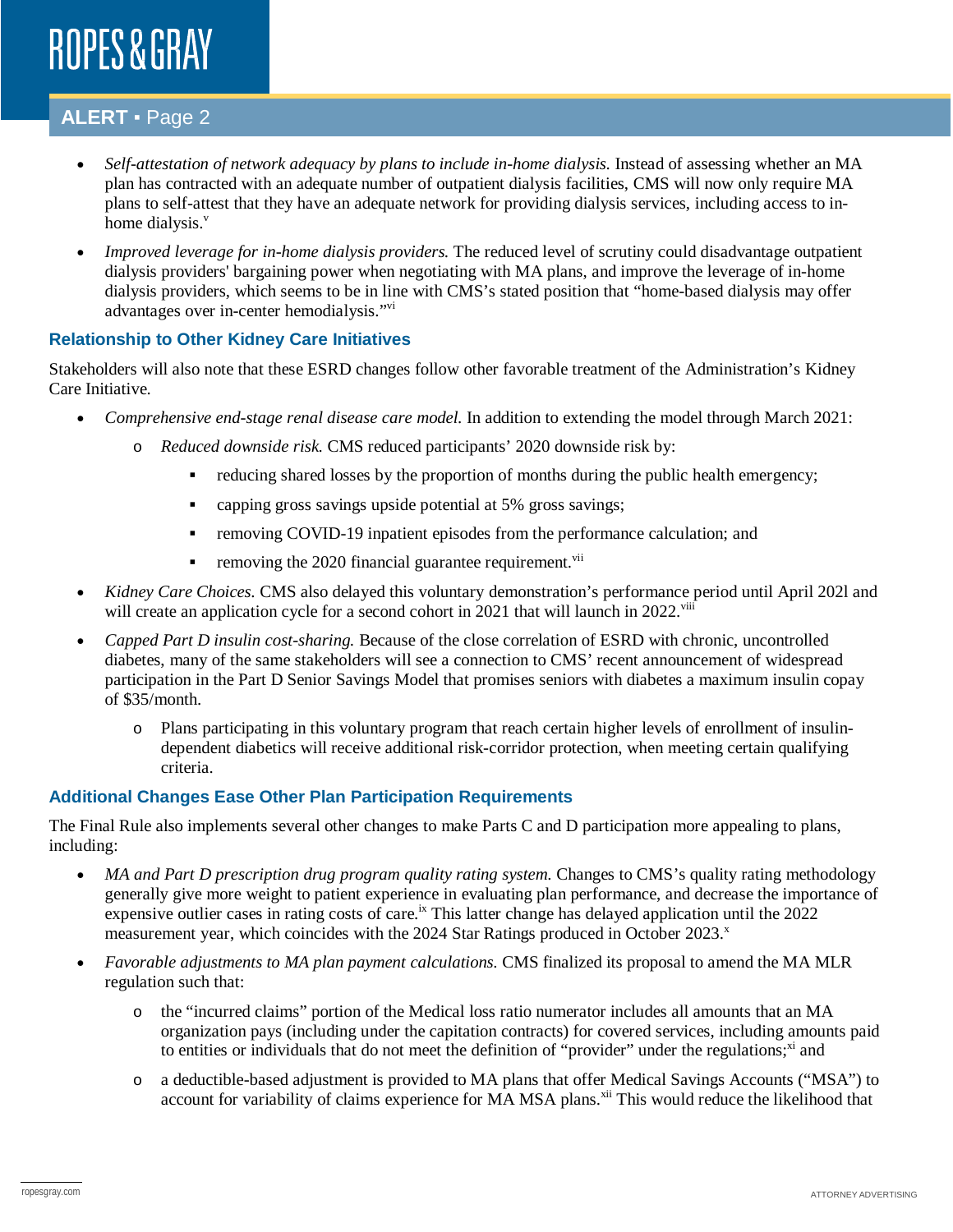### **ALERT** ▪ Page 3

an MA contract with a high average deductible would report a low MLR as compared with an MA contract with the same number of enrollees but with a low average deductible. $\frac{x}{10}$ 

- *Easing access to telehealth with other changes to network adequacy standards.* CMS finalized proposals relating to network adequacy, including to account for the provision of services via telehealth. This includes:
	- o reducing the percentage of beneficiaries that must reside within the maximum time and distance standards in non-urban counties from 90 percent to 85 percent in order for an MA plan to comply with network adequacy standards.<sup>xiv</sup>
	- o eligibility to receive a 10-percentage point credit toward a percentage of beneficiaries within published time and distance standards:
		- when the plan contracts with telehealth providers in certain specialty types, including dermatology, psychiatry, and cardiology (despite a solicitation of comments in the proposed rule, home dialysis providers were not included); $^{xy}$  and
		- for affected provider and facility types in states that have Certificate of Need ("CON") laws, or otherwise impose "anti-competitive restrictions" that limit the number of providers or facilities in a county or state. $^{xvi}$
- *Special Supplemental Benefits for the Chronically Ill ("SSBCI").* As part of codifying existing guidance concerning these benefits, CMS is expanding the kind of chronic conditions an enrollee must have to be eligible under SSBCI to include autoimmune disorders, cancer, diabetes mellitus, end-stage liver disease, and ESRD requiring dialysis, among others.<sup>xvii</sup> As stated in recent guidance, CMS is using the non-exhaustive list of chronic conditions applicable to MA Special Needs Plans and applying it to the SSBCI.<sup>xviii</sup>

#### **Drug Pricing Changes Postponed**

Changes in the February 2020 proposed rule that were not included in the Final Rule, but may be included in further rulemaking later this year, include the following related to drug pricing.

- *Permitting a second, "preferred" specialty tier in Part D.* Currently, Part D plans have flexibility in how they design their formulary benefit design subject to a review and approval process; however, all drugs with a cost greater than \$670 are placed in a single specialty tier.<sup>xix</sup> CMS proposed to allow Part D sponsors to establish a second, "preferred" specialty tier with lower cost-sharing than the current specialty tier, and make other changes to increase the leverage of plans to negotiate lower prices by tier placement.<sup>xx</sup>
- *Beneficiary Real-Time Benefit Tool ("RTBT").* CMS proposed requiring Part D sponsors implement a beneficiary RTBT that will allow enrollees to view plan-provided, patient-specific, real-time formulary and benefit information by January 1, 2022.<sup>xxi</sup> The intent of the RTBT is to allow both prescriber and patient to consider potential cost differences.<sup>xxii</sup>

#### **Other Proposed Changes Not Enacted**

Additional changes from the proposed rule that were not finalized, but may be acted on later in the year, include mandatory implementation of drug management programs by Part D sponsors,<sup>xxiii</sup> permitting additional telehealth benefits to be provided by out-of-network providers by MA plans,<sup>xxiv</sup> implementing provisions of the SUPPORT Act regarding suspension of pharmacy payments and establishment of a website portal to enable sharing among plans regarding fraud, waste, and abuse,<sup>xxv</sup> and modification of the structure of the finder's fee for brokers and agents.<sup>xxvi</sup>

 $\overline{a}$ 

<sup>i</sup> 85 FR 33796.

ii *Id.* at 33796-7.

iii *Id.* at 33797.